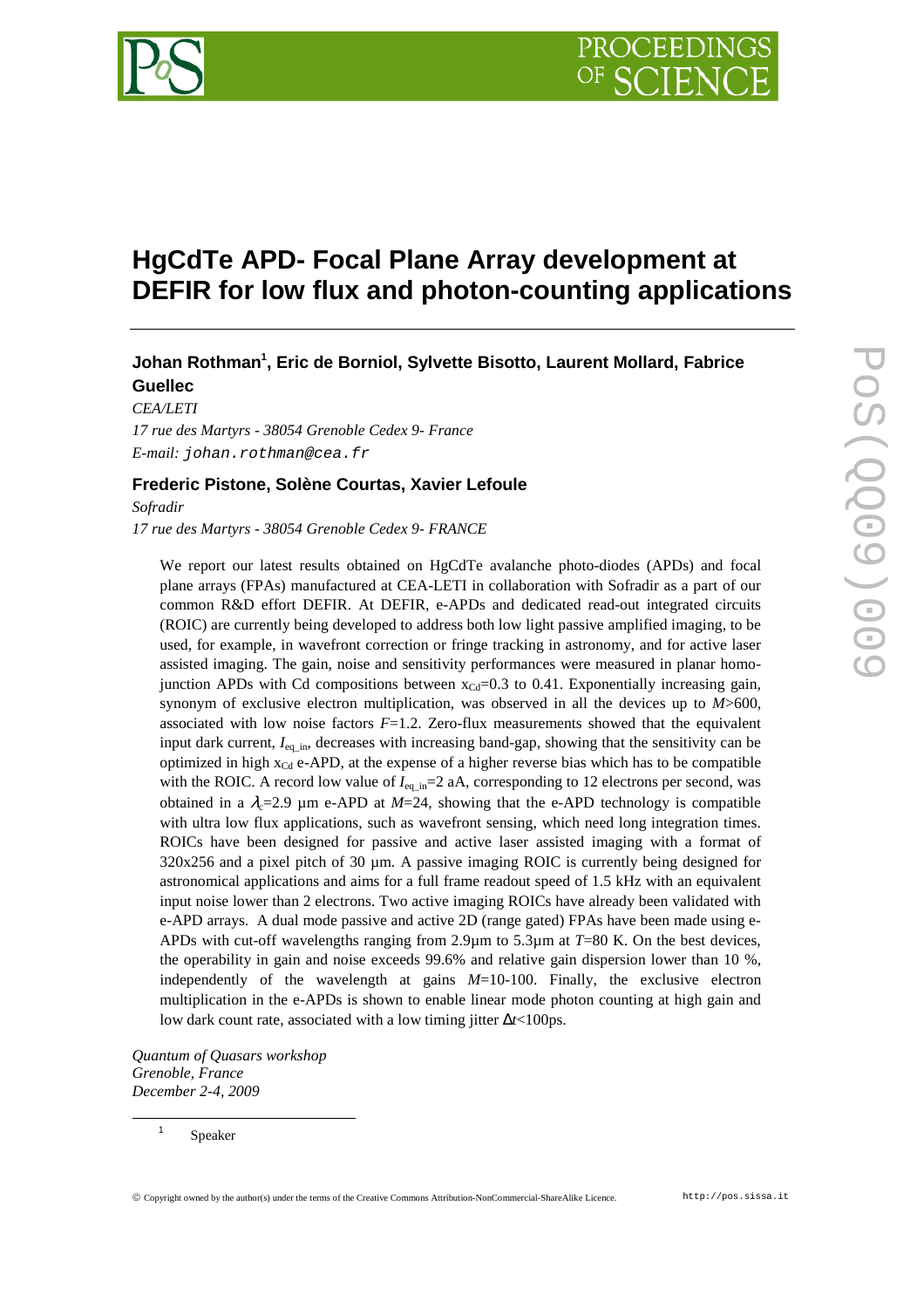#### **1. Introduction**

In recent years, HgCdTe APDs have been demonstrated to be one of the most promising paths to Focal Plane Arrays for low flux and high speed applications such as active and hyper spectral imaging. Several groups [1-18] have reported exponentially increasing multiplication gains of 100-1000 for low values of reverse diode bias (5-10 V on the n-type contact), associated with a nearly conserved signal to noise ratio SNR with an excess noise factor  $F = SNR_{in}/SNR_{out}$  close to unity. This behaviour contrasts with the one observed in III-V material or Si APDs, which requires high reverse bias and have typical noise factors of  $F_{\text{III-V}}$  4-5 and  $F_{Si}$  -2-3, respectively [19]. These exceptional characteristics of HgCdTe APDs are due to a nearly exclusive impact ionization of the electrons, explaining why theses devices have been termed electrons initiated avalanche photodiodes, e-APDs.

Recently, we have shown that the exclusive multiplication of electrons also has a strong implication on the response time and bandwidth of the APDs [15-18]. The bandwidth in III-V material or Si APDs, in which both electrons and holes contribute to the multiplications, is known to be inversely proportional to the gain. This is due to high multiplication events with slow evacuation of carriers from the depletion layer. As a consequence, the gain-bandwidth product, *GBW*, saturates at high gains and a maximum value of 320 GHz has been achieved in III-V APDs [19]. In contrast, a nearly constant and resistance-capacitance (*RC*) limited bandwidth and a record high *GBW*=2.1THz have been demonstrated in HgCdTe mid-wave (MW) infrared e-APDs [18], in consistency with theoretical predictions of constant *BW* for unipolar multiplication in APDs [20]. In addition, the gain-bandwidth limit given by the carrier transit time through the depletion layer was shown to be *GBW*~20 THz in a 4 µm wide depletion region. This property of the HgCdTe e-APDs shows that a high bandwidth, *BW*>10GHz, can be obtained in optimised devices even at high gains *M*>100. In addition, the exclusive quasi-deterministic electron multiplication implies that the response time is reproducible and that the multiplication process does not produce excessive timing jitter. Hence, for time resolved photon counting applications with HgCdTe e-APDs, the timing jitter is mainly limited by collection of minority carriers into the multiplication region. This contribution will be further discussed in section 4 of the present communication.

The high gain at low bias, the low noise factor, and high bandwidth product makes the HgCdTe APDs particularly well suited for integration in the next generation FPAs. They will enable new applications that require high sensitivity and/or fast detection, such as active and passive amplified imaging. The latter is of particular interest for low flux applications in the MWIR range, observing in a narrow field of view or spectral range, and in the short wave infrared (SWIR) range, for high frame-rate applications requiring sub-photon read-out-noise, such as wave-front sensing and fringe tracking. The amplification of the photocurrent can improve the linearity of some ROIC designs and a dynamic gain could be used to increase the dynamic range. The high and homogeneous gain and high speed of the e-APDs do also make them an ideal candidate for photon counting applications, for example to suppress read-out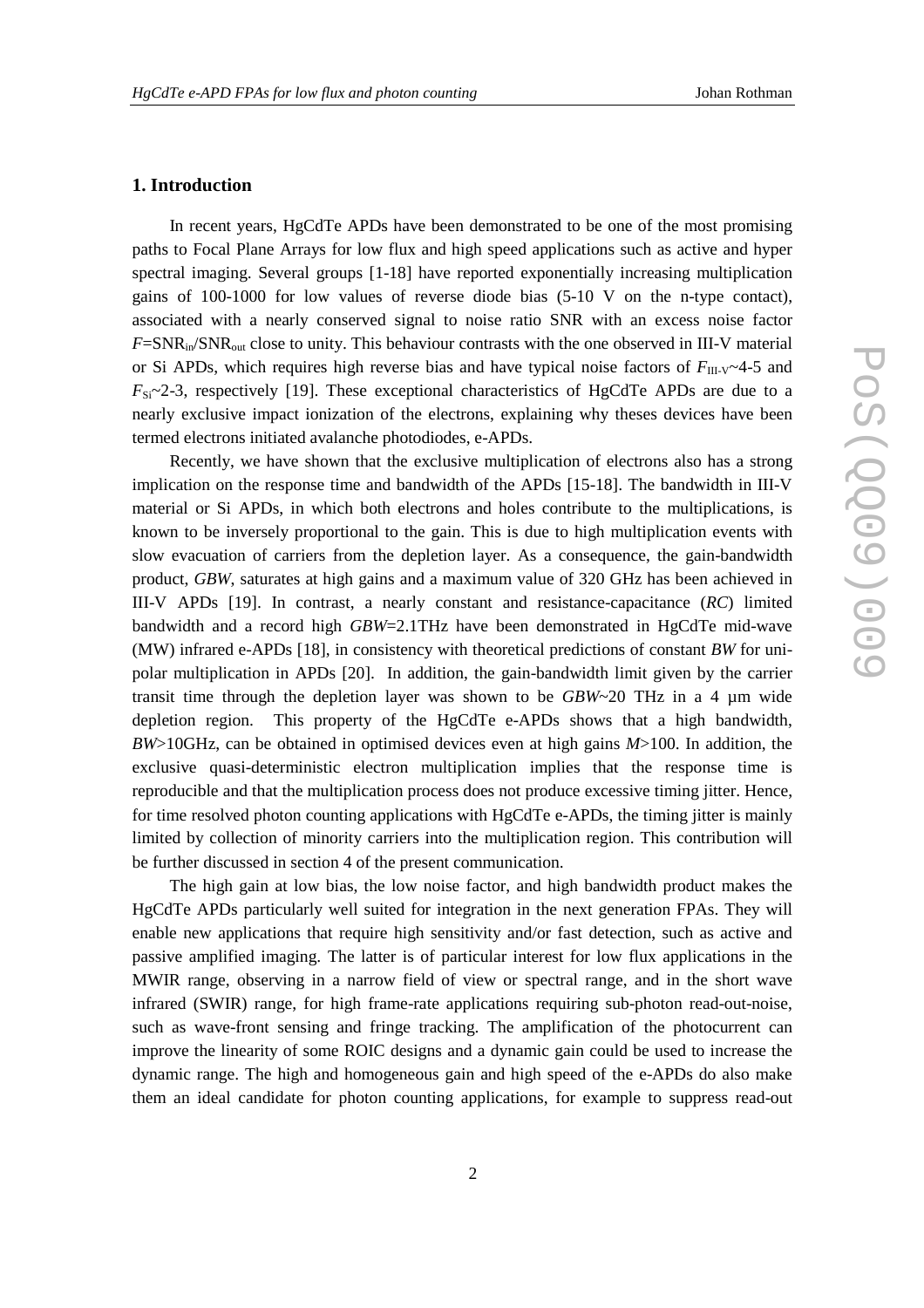noise and/or to perform time-stamped measurement for single molecule fluorescence measurements and quantum optics.

Since the first demonstrations of the exponential gain and ultra low excess noise factor by Beck et al. at DRS [1-4], the high potential of HgCdTe e-APDs have been confirmed by several groups [6-18], and first results on dedicated e-APD FPAs were published recently. Baker et al. at Selex were the first to demonstrate laser gated imaging in a 320x256 24 µm pitch APD FPA [10]. They reported avalanche gains up to *M*=100, low excess noise and an input noise equivalent photon noise *NEPh*=15 rms, for a short integration times  $t_{in}$ =1 µs for  $\lambda_c$ =4.2 µm APDs. This corresponds to an equivalent input dark current of about  $I_{eq,m}=40$  pA, which was partly limited by a residual photon-flux. Later [11, 12], they described the interest of a dual mode active passive imaging and reported first results on 3D active imager with a range resolution of 1m. A 99% operability (number of functional APDs) was also reported, but the criteria was not clearly stated. In 2007, Beck et al. at DRS reported their first realisation of a dedicated APD FPA at format of 128x128 at pitch of 40µm designed for laser gated 2D active imaging with integration times between 50 ns and 500 µs [13]. The ROIC was designed for dual mode passive and active imaging using two capacitors. They reported high maximum gains *M*=300-950 associated with 99% operability in gain, defined as the number of functional pixels in a range of  $+/-50\%$  of the average gain  $\langle M \rangle$ , and low *NEPh* $\langle 5 \rangle$  at  $t_{int}$  = 1 µs. Both of the above demonstrations were realised with e-APDs manufactured using liquid phase epitaxy (LPE) grown absorption layers with a Cd composition corresponding to a cut-off wavelength of  $\lambda_c$ =4.2-5.0 µm at *T*=80 K.

In this communication, we report recent developments of e-APDs and e-APD-FPAs at DEFIR, the research collaboration of CEA-LETI and Sofradir. The avalanche gain performance of planar e-APD with cut-off wavelengths ranging from  $\lambda_c$ =2.9-5.3 µm have been studied to establish the potential to optimize the e-APDs in the gain-sensitivity-spectral bandwidth-ROIC compatibility parameter space. In particular, the increase in band-gap yields a lower thermally generated dark current at higher temperature, but requires a higher reverse bias to obtain a given multiplication gain, which can be difficult to obtain with traditional CMOS technologies. The avalanche gain and noise performance, measured on test arrays, is reported in the section 2.2. In the following section we discuss the e-APD FPA developments at DEFIR aiming for active and passive imaging with reduced noise. Theses developments have resulted in two 320x256 30µm pitch FPAs designed for dual-mode passive and 2D active imaging and single shot 3D/2D active imaging. The gain, noise and sensitivity performance of e-APDs arrays with cut-off wavelength  $\lambda_c$ =2.9-5.4 $\mu$ m have been characterised at *T*=80 K using the dual-mode ROIC. These results are reported in sections 3.1. The single shot 3D active imaging FPA will not be discussed here, although it is a first experience in designing a faint event driven FPA, which is nessecary for time resolved photon counting. The potentials of using the CEA-LETI HgCdTe e-APDs for photon counting applications are however discussed in section 4.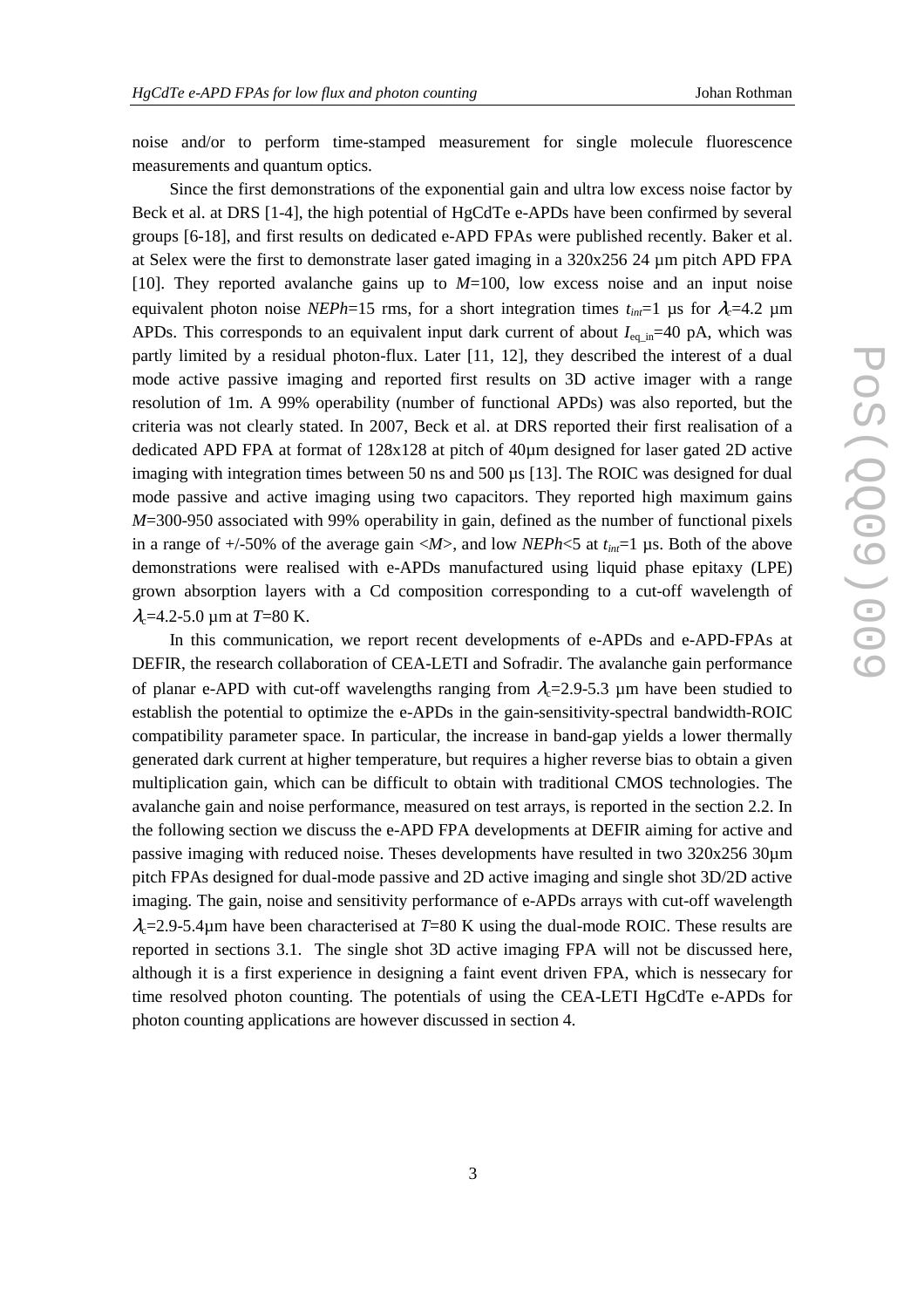#### **2. Homojunction e-APD Optimization**

#### **2.1 Device technology**



*Figure 1. Schematic illustration of a planar homo-junction CEA/LETI HgCdTe e-APD*

The devices were processed on wafers grown by molecular beam epitaxy, MBE, or Liquid Phase Epitaxy, LPE. The absorption layers in the present study had Cd compositions ranging from  $x_{Cd}$ =0.3 to  $x_{Cd}$ =0.41. An increase in  $x_{Cd}$  gives and increased band-gap and a corresponding reduction of the cut-off wavelength ( $\lambda_c$ ). At wavelengths shorter than  $\lambda_c$ , the light can be effectively absorbed by the semi-conductor. In HgCdTe diodes, a high a close to constant quantum efficiency have demonstrated from visible wavelengths up to  $\lambda_c$ . When  $x_{Cd}$  varies from 0.3 to 0.4,  $\lambda_c$  reduces from 5.3 to 2.9 $\mu$ m at *T*=80 K.

The HgCdTe MBE growth was carried out in a RIBER 2300 system using (211)B  $Cd_{0.96}Zn_{0.04}Te$  substrates. Individual effusion cells were used for the evaporation of cadmium, tellurium and mercury species. The growth temperature is about 180°C. The mercury flux is kept constant during the epitaxy of the whole structure. Careful adjustment and monitoring of both substrate temperature and mercury flux is crucial to prevent any degradation of the material quality.

The LPE grown devices were elaborated using the slider technique. Growth is performed in the tellurium-rich corner of the phase diagram at a temperature of 470  $^{\circ}$ C and with a (111)B crystalline orientation. The LPE samples had a cut off wavelengths  $\lambda = 5.2$ -5.3 µm at  $T=80$  K.

The figure 1 shows a schematic illustration of a LETI HgCdTe e-APD. A pin junction is formed by transforming a narrow region close to the surface in a vacancy doped p type layer  $(N_a=3x10^{16}$  cm<sup>-3</sup>), into an n<sup>+</sup> region with a doping level of  $N_d=1x10^{18}$  cm<sup>-3</sup>. The formation of the n<sup>+</sup> will also generate an n<sup>-</sup> layer by the suppression of Hg vacancies. The doping of the n<sup>-</sup> region is due to the residual doping of the epitaxy and is typically  $N_d = 3 \times 10^{14}$  cm<sup>-3</sup>. The extension of the n- layer is correlated to the depth of the  $n^+$  layer. The width of the  $n^-$  layer in the devices has not yet been determined but is expected to in the order of 1-3 µm.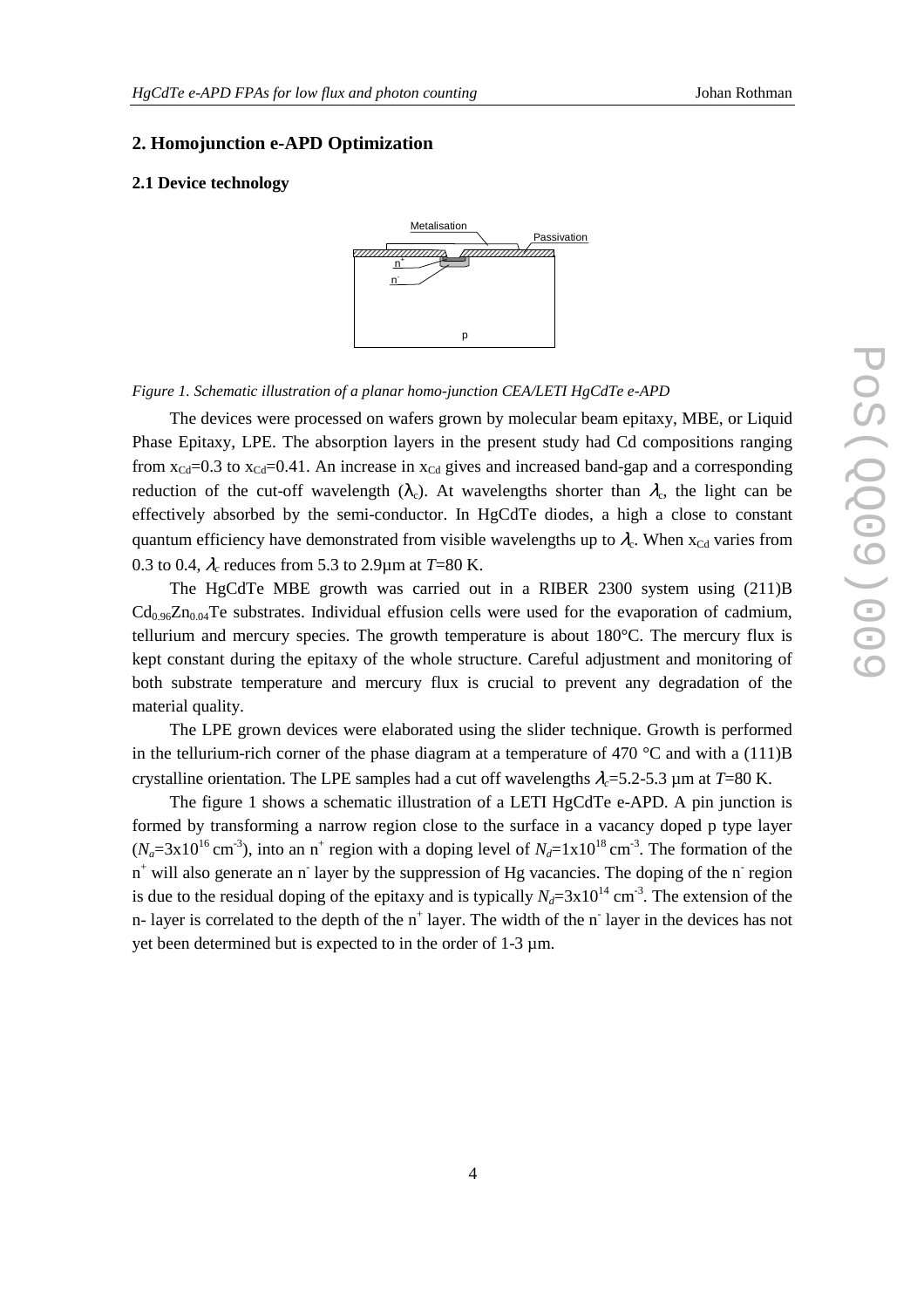#### 2.2 Gain Measurements in  $x<sub>Cd</sub>=0.3-0.41$  HgCdTe e-APDs



*Figure 2. HgCdTe e-APD gain curves measured at T=80 K for*  $\lambda_c$ *=2.9 µm to 5.3 µm.* 



*Figure 3. Energy gap dependence of the phenomenological gain parameters Vd et Vth estimated at T=80 K at gains between M=10 and 100.* 

Typical gain curves measured at  $T=80$  K for e-APDs with  $x_{\text{Cd}}$  ranging from  $x_{\text{Cd}}=0.3$  to  $x_{\text{Cd}} = 0.4$  and similar junction geometry are reported in figure 2. As the Cadmium composition increases, the gain at a given reverse bias decreases due to the increase in band-gap. An exponentially increasing gain is observed for all compositions up to gains higher than *M*=100, showing that the exclusive electron multiplication is stable at high gains even in shortwavelength devices. For the diode with the shortest cut-off wavelength,  $\lambda_c=2.9\mu$ m, gains up to  $M=600$  were obtained at a reverse bias of  $V_{bias}=20$  V. To the best of our knowledge, this is the highest gain value that has been measured in SW HgCdTe e-APDs.

The variation of the gain as a function of band-gap was quantified using Becks phenomenological formula [2]:

$$
M=2^{\frac{V-V_{th}}{V_d}}+1
$$

where  $V_{th}$  is a threshold voltage which corresponds to the potential across the junction which is needed to generate a first multiplication event.  $V_d$  is the additional voltage needed to initiate another multiplication event and hence to double the value of the gain. The voltage dependence of the gain has been quantified by fitting the Beck formula at intermediate gain values  $M=30$  to 50. The estimated values of  $V_{th}$  and  $V_{d}$ , normalised by the band gap are reported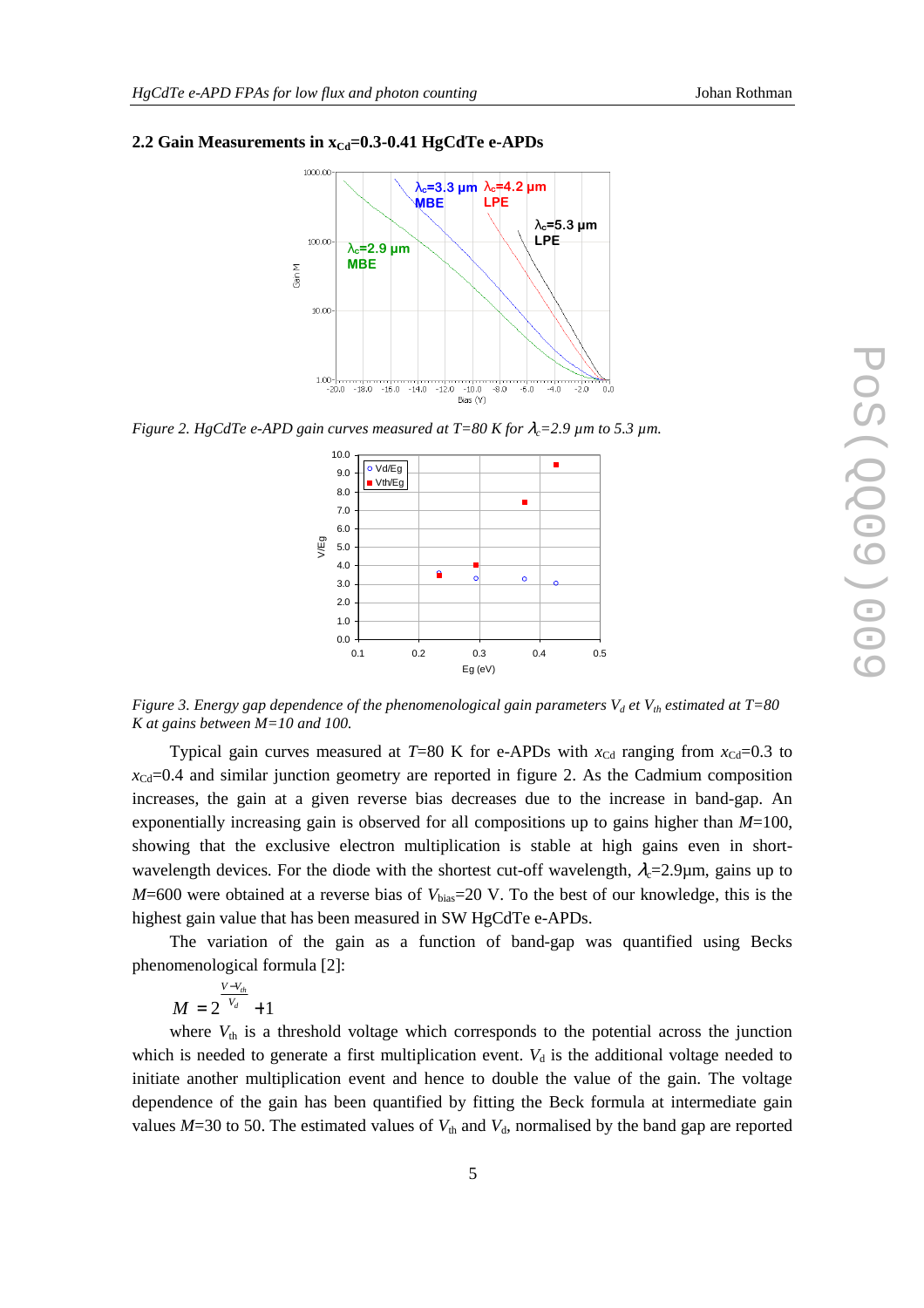as a function of the band gap in figure 3. It can be seen that the  $V_d$  is fairly independent of the Cd composition, but  $V_{th}$  increases strongly. This behaviour can be correlated with the increase in effective mass at higher xCd, which modifies the scattering mechanisms of the electrons. It should however be emphasized that the increase in  $V_{th}$  could also be caused by a change in junction geometry; an increase of the depletion layer width has been found to be correlated with an increase in  $V_{th}$  at constant  $x_{\text{Cd}}$  [15].

The exclusive electron multiplication is corroborated by the observation of a low excess noise factors down to the shortest examined wavelengths. This is illustrated in figure 4, in which the noise current spectral density is plotted for reverse biases of 0.1V, 5V, 10V 15V and 20V, corresponding to gains M=1, 2, 10, 60 and 600, respectively. The noise spectra at each bias is compared with the expected shot-noise limited signal in the case  $F=1$ . It can be seen that an excess noise factor close to unity is obtained at all biases. The typical average value between *f*=10-30 Hz is *F*=1.2, which is similar to the values obtained longer wavelength devices [1-3, 15, 21, 22].



*Figure 4. Evolution of the current noise spectral density as a function of the gain in a*  $\lambda = 2.9 \mu m HgCdTe$ *e-APD at T=80 K. The arrows indicate the expected shot-noise limited noise at the different values of the gain.* 

#### **3. HgCdTe e-APD FPA developments at Defir**

To benefit from the advantages enabled by HgCdTe e-APDs in FPAs, specifically designed ROICs capable of applying a high reverse bias need to be developed. At DEFIR, we are currently developing three different ROIC architectures aiming for dual-mode passive-active 2D imaging, single-shot simultaneous 3D/2D imaging and passive amplified ultra-fast imaging. The dual-mode passive and active imaging FPA was first demonstrated using a MWIR e-APD array [23, 24]. In the present communication, theses results have been corroborated with new measurements on e-APD FPAs with shorter cut-off wavelengths and with zero-flux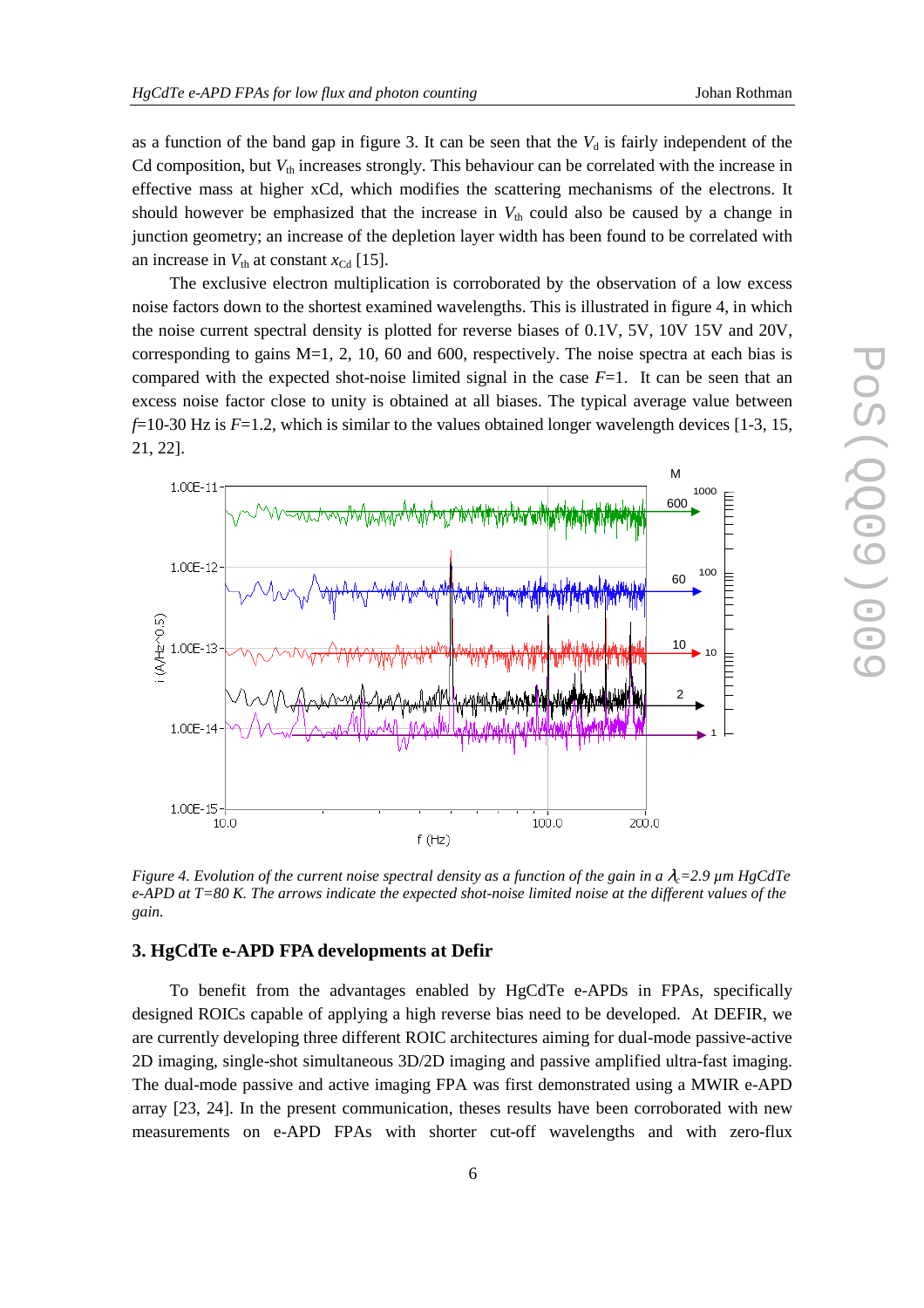measurements that allow estimating the sensitivity limit of the e-APDs. The ultra-fast passive imaging FPA is developed for astronomical applications such as wave-front sensing and fringe tracking at a frame rate higher than 1.5kHz and a total noise lower than 2 electrons per frame. The format of this FPA is  $320x256$  (TV/2) with a pixel pitch of  $30\mu$ m. To achieve this performance, a high gain and low dark current is required. The potential of the e-APD arrays for theses applications is discussed in section 3.1, in view of dark current measurements performed using the dual-mode e-APD FPAs with varying Cd composition of the e-APD arrays. The single shot 2D/3D array is an extension of a first event driven small test array (4x10) [25], which have been extended into a larger TV/2 format. This FPA is currently under test.

In parallel with theses large format developments, we are currently investigating Si CMOS electronics to take benefits of the potentials of e-APDs for photon-counting applications, with or without timing resolution. Theses potentials are discussed in section 4.



**3.1 HgCdTe e-APD-FPA for dual-mode passive/active imaging** 

Bias (V) *Figure 5. Average gain in a 2D APD-FPA compared the gain estimated from I(V) measurement on an APD on a test array. Both* 

*measurements were performed at T=80K.* 

 $240$  $^{22}$ 200 180 160  $140$  $120$  $\frac{1}{100}$ 80  $60$  $100\,$  $120$   $140$   $160$   $180$  $200$  $\frac{1}{220}$  $240$  $280$ 260

*Figure 6. Gain map measured at 5V reverse bias in the dual mode APD-FPA. The red and blue levels corresponds to defect pixel out of the range.* 



*Figure 7. Continuous level (out-put voltage) map of a*  $\lambda = 3.3$   $\mu$ m at a reverse bias of  $V_b = 7$  V (M=10) at *T=80 K. The operability at <CL>+/-30% is 99.8%* 

The dual-mode passive active imaging APD-FPAs have been used to characterize the gain, noise and sensitivity performance of HgCdTe e-APD FPAs with Cd composition varying from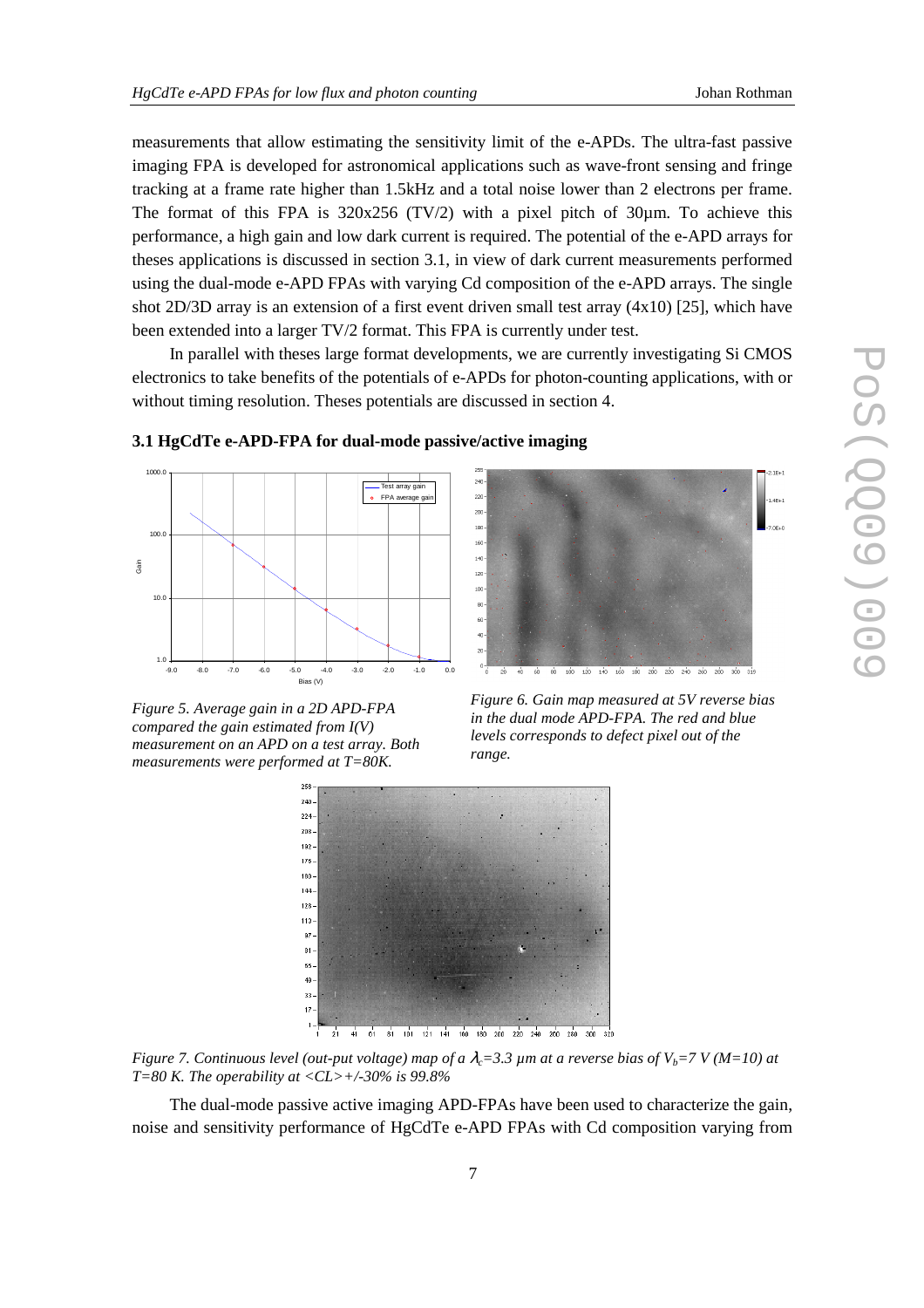$x_{\text{Cd}}$ =0.41-0.3. The FPAs have a format of 320x256 and a pixel pitch of 30 µm. Each pixel includes two capacitors to integrate the signal, with integration times down to  $t_{\text{int}}$  = 100 ns. A first capacitor  $C_0$ =30 fF is used for active mode 2D imaging, with a total measured read-out noise that has been  $\Delta N_{\text{CO}}$ =90 electrons rms. Using this capacitor, the equivalent read-out-noise will be equal to 1 for gain  $M > 90$ . A second capacitor  $C_1 = 120$  fF, can be used for passive imaging with or without gain, with a measured read-out noise  $\Delta N_{\text{Cl}}$ =150 electrons rms. The characteristics of the dual-mode ROIC are further described in reference [24].

A first MWIR e-APD-FPA was characterized at *T*=80 K. Measurements were preformed with a photon flux at f/2, using black-body temperatures ranging from  $20^{\circ}$ C and  $30^{\circ}$ C, and at  $0^{\circ}$ FOV. At low bias (50mV), the operability in photon induced current *I*(+/- 30%) and noise (+/- 50%) was 99.96 %, associated with an external quantum efficiency of  $\eta$ =70%. This result confirms that the LETI e-APD technology is well suited to produce state of the art passive imaging and enables high performance dual-mode active passive imaging. In addition, the APD-FPA was found to be fully functional up to the maximum bias enabled in the set-up (7V). Figure 5 compares the average gain in the APD-FPA with a gain curve for a large junction area APD on a test-array from the same wafer. The good agreement between the data demonstrates the capacity of the 2D-APD-FPA to integrate the amplified photo-current and, yet again, the low gain dispersion in HgCdTe e-APDs.

The high homogeneity of the gain is illustrated in figures 6, which report a gain map measured at 5V reverse bias. The relative gain dispersion at this gain was  $\sigma_M/M = 7.7\%$ , which is lower than the dispersion observed on the non amplified current,  $\sigma_l / I > 9\%$  at 50mV reverse bias. It can be seen that the main contribution to the dispersion is long range fluctuations induced by the LPE growth, so called ripples. Hence, the dispersion should be reduced in absorption layers grown by MBE or LPE with reduced ripple. A 99.8% operability in gain at <*M*>=+/-50% was observed up to the maximum reverse bias of 7V, corresponding to *M*=70. This high operability demonstrates the capability of high performance amplified passive and active imaging using HgCdTe APD-FPAs. This conclusion is corroborated by the measurements of the excess noise factor, which was found to be  $\langle F \rangle = 1.4$ , associated with an operability of 99.7% up to the maximum gain  $M=70$ . The operability in *F* is higher than the one observed on test-arrays. This indicates that the defects in excess noise are highly dependent on the local environment of the APDs and that the operation of the APDs is favored by a high proximity of the read-out electronics, i.e. when hybridized to an FPA.

Similar results have been obtained in SWIR e-APD FPAs, realized using MBE grown epilayers. The figure 7 reports the un-corrected continuous level map measured at a reverse bias of  $V_b$ =7V in a  $\lambda_c$ =3.3 µm e-APD FPA at *T*=80 K. At this bias the gain is close to *M*=10 and the operability at  $+/-30\%$  of the average value is 99.8%. The operability at  $+/-50\%$  of the average noise was equally high at 99.6%, with an average noise corresponding to an excess noise factor  $\leq F$  =1.2. Theses results shows that our e-APD technology is compatible with the manufacture of high operability e-APD arrays using MBE or LPE grown HgCdTe, with cut-off wavelengths ranging from the SWIR to the MWIR spectral bands. Hence, the Cd composition can be tuned as a function of the required wavelength, gain and sensitivity.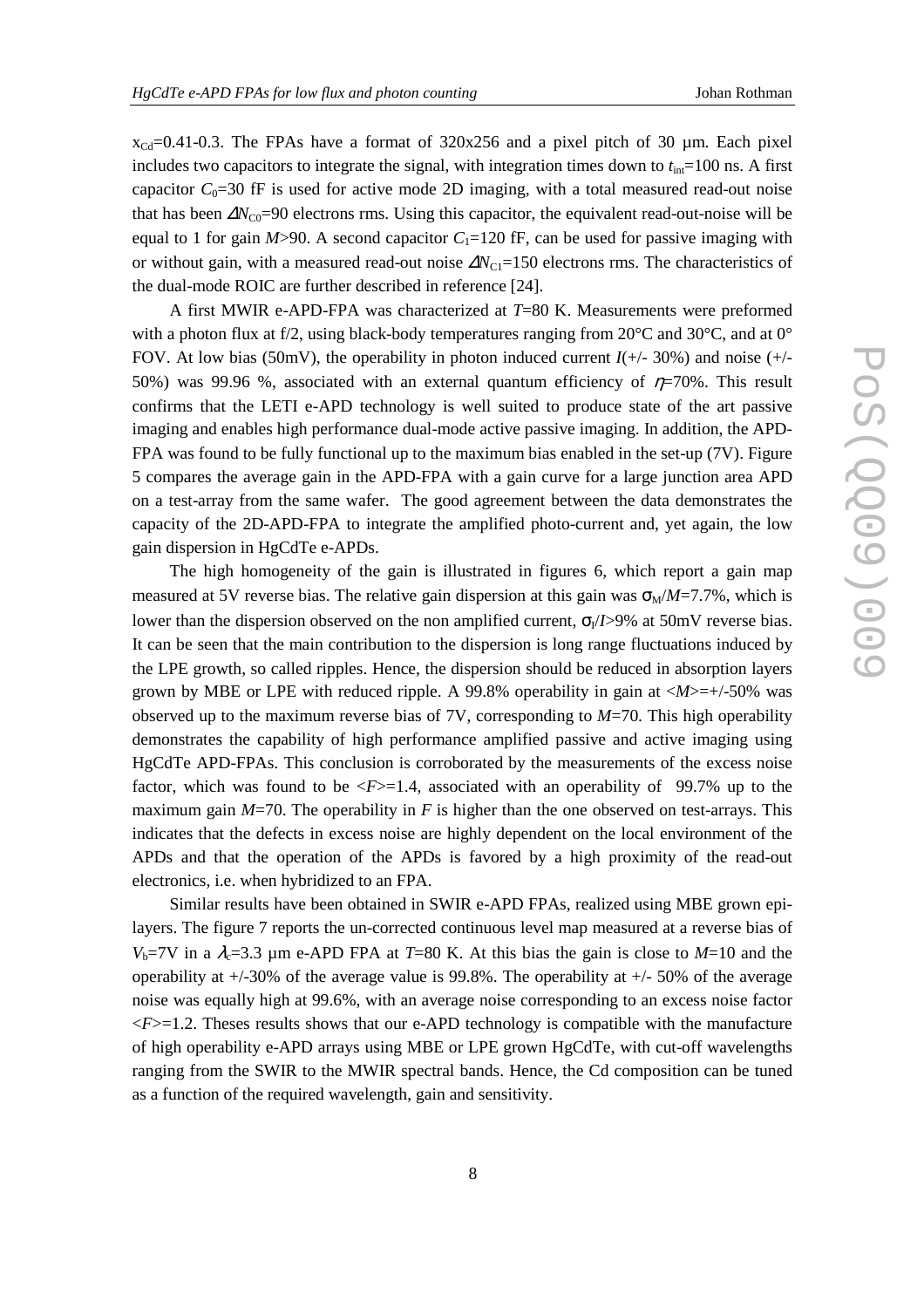The sensitivity of the e-APDs is best determined from zero-flux measurements in which the detected charges are not generated by photons. In MWIR e-APDs, it is possible to estimate  $I_{\text{eq}}$  in from measurements with residual photon-flux by subtracting short circuit current  $I_{\text{cc}}$ [15,23]. In the present SWIR e-APDs, the residual photon contribution is lower than  $I_{cc}$ <10fA and can not be correctly estimated due to shunt resistances in the experimental set-up. At present, only a  $\lambda_c$ =2.9 µm e-APDs test array have been characterized in a zero-flux open-cycle He flow cryostat. The median dark current was however so low that  $I_{eq\_in}$  could only be measured at a reverse bias of  $V_b \ge 19$  V ( $M \ge 380$ ). At  $M = 380$  we measured  $I_{eq\_in} = 1.5$  fA. This value is compared to earlier reported values [23], measured at  $M=100$  and  $T=80$  K in MW e-APDs in figure 8. It can be seen that  $I_{eq}$  in the SW e-APD is slightly higher than the trend-line extrapolated from the MW e-APD values. The higher *I*<sub>eq\_in</sub> could be related to the higher gain, which tends to increase the dark current. Zero-flux measurements have also been realised at lower gain using the high sensitivity of the 2D e-APDs FPA and integration times up to 50 s. The good diode median values of  $I_{eq,in}$  in MWIR and SWIR e-APD FPAs are compared to the high gain test array results in figure 6. In the MW e-APD,  $I_{eq\_in}$ , reduces by more than one order of magnitude when the gain is reduced from *M*=100 to *M*=10, yielding *I*eq\_in(*M*=10)=10 fA. In a  $\lambda_c$ =3.3 µm e-APD FPA, the median equivalent dark current at  $M=6$  was higher than the MW e-APD trend line;  $I_{eq\ in}$ =96 aA. However, at  $\lambda_c$ =2.9 µm at *M*=24, the equivalent dark current was only  $I_{eq \text{in}}=2$  aA. This value corresponds to 12 electrons per second and is below the *M*=100 trend-line and is the lowest dark current reported so far in any type of APDs. This result shows that HgCdTe e-APDs can be used for ultra-low flux applications, such as wave-front correction and fringe-tracking in astronomy.

Finally, despite the dispersion in sensitivity observed in figure 8*,* the *M*=100 trend line seems to give a rough estimation of the dark current in the e-APDs down to cut-off wavelengths  $\lambda_c$ <3.0 µm. The trend line indicates that equivalent input currents of the order of 1 electrons/s should be achievable in e-APDs with cut-off wavelength shorter than  $\lambda_c$ <2.5 µm and at gains *M*>10.



*Figure 8. Equivalent input current at T=80 K in e-APDs test arrays at M=100 (circles and squares) and SW and M=380 (triangle,) and ROIC measurements with M=6-24 (diamonds). The open symbols represent measurements made with residual photon flux Icc, which have been subtracted from the measured I<sub>eq in</sub>. The full symbols represent measurements at zero flux, i.e. with I<sub>cc</sub>=0.*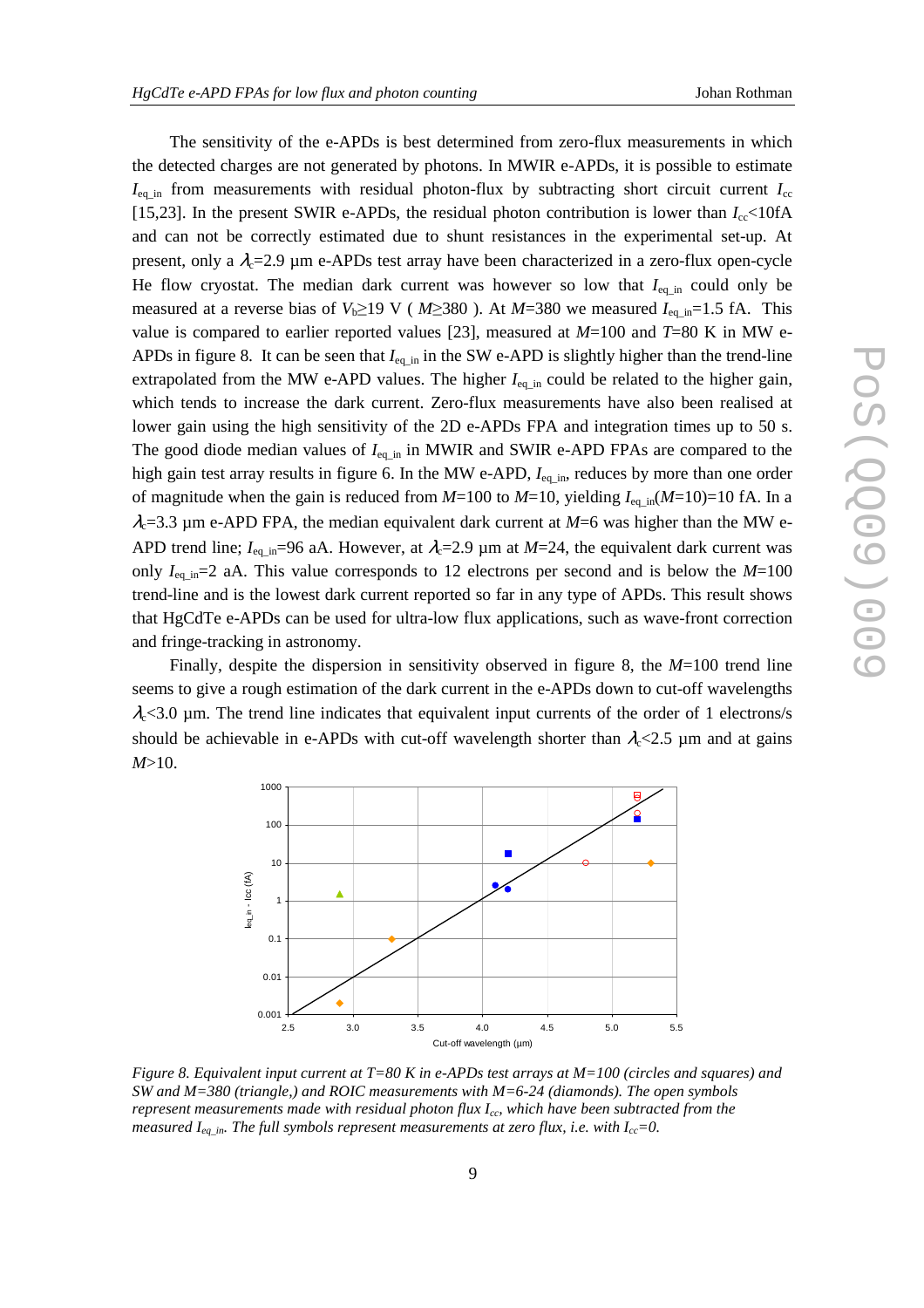#### **4. HgCdTe e-APD-FPA for photon counting applications**

The exclusive electron multiplication in HgCdTe e-APDs makes them ideal candidates for photon-counting applications. The close to deterministic multiplication implies that the response time is expected to be independent on the multiplication gain [20]. We have confirmed this in two studies [17, 18], in which we demonstrated record high bandwidth product for amplified photo-detectors, *GBW*=2.1 THz. In addition, the estimation of the saturation of the carrier velocities in the un-doped depletion layer showed that values close to *GBW*=20 THz can be reached in optimised structures. In another publication [26], we measured the variation of the drift velocity in p-type doped HgCdTe material, hence in the region where the carriers are absorbed and need to either diffuse or drift to the multiplication region before the event can be detected. As the multiplication is quasi-deterministic, this collection of the photo generated minority electron will give a dominant contribution to the timing jitter in the detectors. If the photons are absorbed in a layer with a built-in electrical field that direct the photo-electrons to the multiplication layer, the timing jitter of the detector will be directly related to the thickness of the absorption layer and the drift velocity. This study allowed us to estimate the timing jitter in a 4μm thick absorbing region,  $\Delta t$ <sub>iitter</sub>=50-100 ps, depending on the composition of the material and the built in electrical field. The timing jitter is an important parameter for the quantum time correlation measurements, as it is inversely proportional to the spectral resolution,  $\Delta E(eV)$ =1.24 $\Delta \lambda \lambda^2$ , and, as a consequence, to the flux within  $\Delta \lambda$ . A timing resolution of around ∆*t*=100 ps is commonly requested to obtain a sufficient photon flux and consequently, to establish photon statistics in a reasonable time. Hence, the timing resolution of HgCdTe e-APDs, in optimized structures, respond to the demands of most time resolved photon counting applications.



*Figure 9. Multiplication gain distributions for 1 and 2 photons events and for a uniformly distributed dark current generation in the multiplication layer.* 

Another aspect of the exclusive and low noise multiplication in HgCdTe e-APD is illustrated in figure 9. This figure compares the multiplication gain distribution for one and two simultaneous initial electrons (photons). The gain distributions have been calculated supposing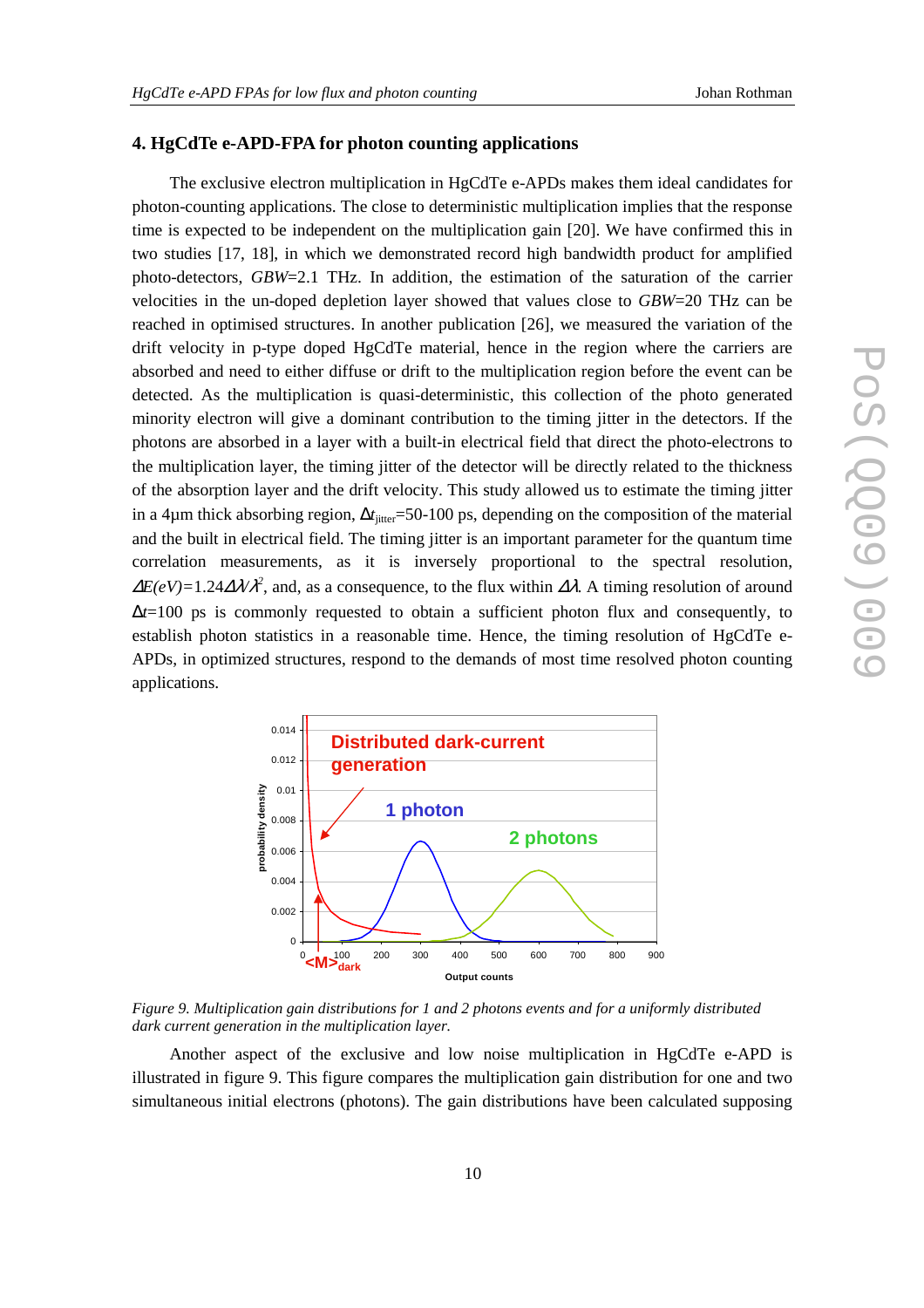a Gaussian distribution of the gain with a standard deviation given by the excess noise factor of the multiplication process:

$$
F=1+\frac{\sigma_{_M}^2}{\langle M \rangle^2}
$$

where  $\langle M \rangle$  is the average gain. The 1 and 2 photon distributions in figure 9 have been plotted for an *F*=1.04. For this value of F, the two distributions are well separated and proportional photon counting can be achieved by thresholding at an intermediate multiplication value, for example  $M_{2_{\text{photons}}} > 430$ . It should be stressed that this value of *F* is lower than the one measured on the planar APD,  $F_{\text{mes}}=1.1$ -1.4. However, the measured excess noise factors include un-amplified photon generation in the multiplication layer, which leads to an overestimation of the excess noise factor. The actual value of the excess noise factor in HgCdTe e-APD with photon absorption out-side the junction is still to be determined. Still, one can see that even for an excess noise factor  $F=1.04$ , the distribution is wide. Hence, for the e-APD allow proportional photon counting, i.e. to be able to distinguish between 1 or 2 photon events, the excess noise factor needs to be very low *F*<1.2.

The gain distribution for 1 and 2 photons events is also compared with the distribution of multiplication counts for one dark current event, which probability distribution of the position of generation is constant in the multiplication layer. Supposing a gain which is increasing exponentially as a function of the distance in the layer, one can show that the average dark current gain can be expressed as a function of the total gain through the multiplication layer,  $M_{\text{diff}}$ :

$$
\big_{dark\_cont\_gen}=\frac{M_{\it diff}}{\ln\bigl(M_{\it diff}\bigr)}\Biggl(1-\frac{1}{M_{\it diff}}\Biggr)
$$

This example shows that some the dark current events, the dark counts, can be excluded using a threshold, for example at a level  $M_1$ <sub>photon</sub>=150. The efficiency of the dark current thresholding will depend on the value of the excess noise factor and the actual distribution of the generation of dark current events. Information on the latter can be obtained from dark current noise measurements made with zero flux, by comparing the estimated equivalent input dark current,  $I_{eq}$ <sub>in</sub>, with the actual measured dark current, supposing that both are shot noise limited and the  $F \sim 1$ . Knowing the total diffusion current gain (the photon gain,  $M_{\text{diff}}$ ), it is possible to estimate the average dark event gain:

$$
\langle Mvert_{dark} \rangle = \frac{M_{\text{diff}}^2 I_{\text{eq}\_{in}}}{I_{\text{dark}}}
$$

In the figure 10, we compare  $I_{eq,in}$  with  $I(V)$  curves measured on a  $\lambda_c=5.4\mu$ m e-APD at *T*=80K and different conditions of illumination. In table x is reported the values  $\langle M_{\text{dark}} \rangle$  and  $\langle M_{\text{cont\_gen}} \rangle$ , estimated from the values of  $I_{\text{eq\_in}}$ ,  $I_{\text{obs}}$  and  $M_{\text{diff}}$ . At all reverse biases and gains, the average dark current gain is lower than the diffusion gain, indicating that a part of the dark current should be efficiently thresholded out. At low gain, the average dark current is comparable with the continuously distributed dark current generation. At higher reverse bias, at which the steep increase in dark current has been attributed to tunneling currents [15], the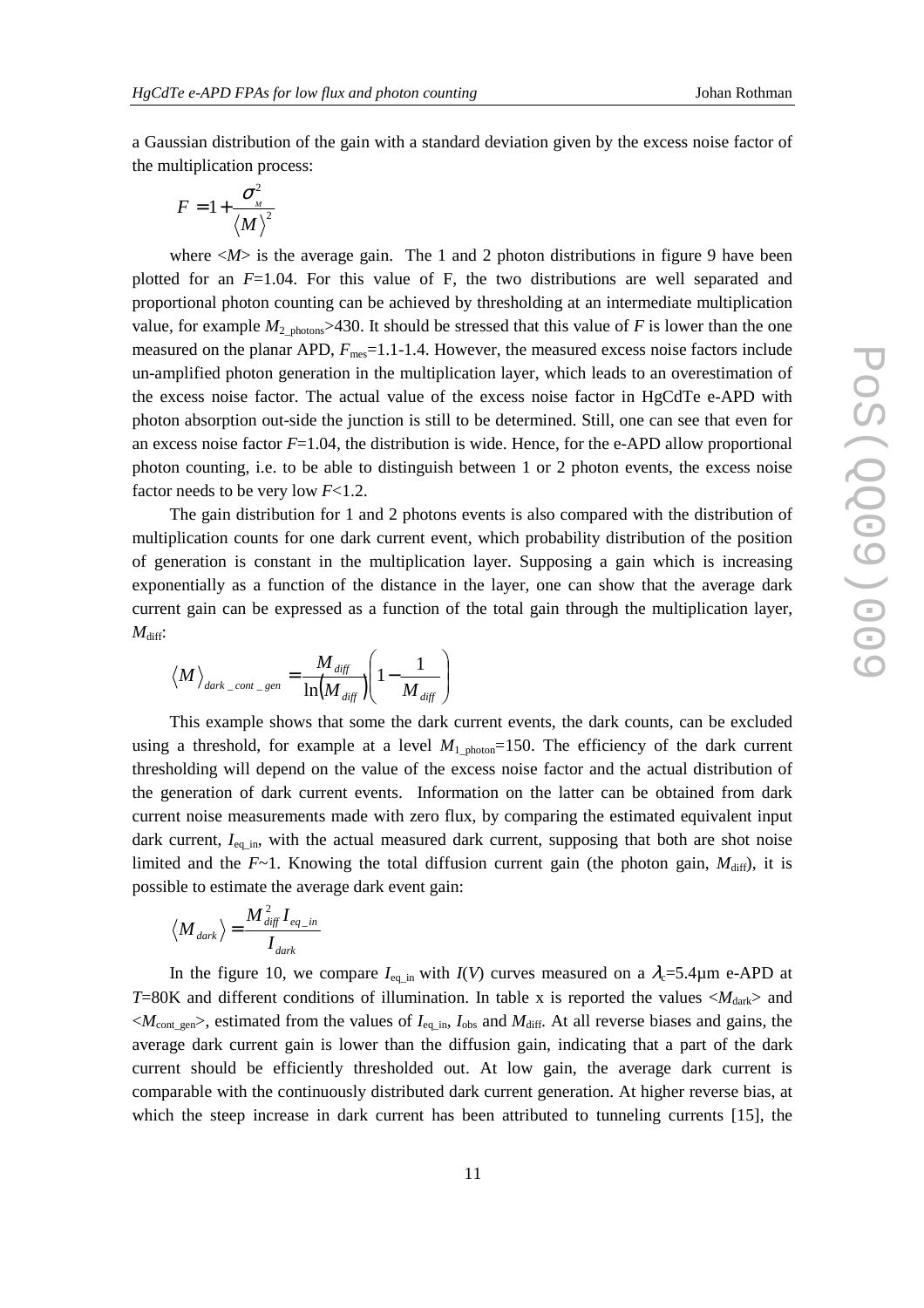average dark gain tends to unity. This result gives an indication that the tunneling current is generated close to the end of the multiplication layer and that it is only weakly amplified. If this result is confirmed, the tunneling current in our e-APDs can be threshold out even for low values of  $M_1$  photon, which will enable photon counting at high gain and low dark count rates.



*Figure 10. I(V) and*  $I_{eq\ in}$  *in a HgCdTe e-APD with*  $\lambda_c = 5.4 \mu m$  *at T=80K.* 

| Bias $(V)$ | $M_{diff}$ | $I_{\text{eq}\_{\text{in}}}(\text{A})$ | $I_{\text{obs}}(\text{A})$ | $<\!\!M\!\!>_{\rm dark}$ | $\langle M \rangle_{cont\_gen}$ |
|------------|------------|----------------------------------------|----------------------------|--------------------------|---------------------------------|
| 2.5        | J          | 5.0E-15                                | $4.0E-14$                  | 3.13                     | 2.50                            |
| 3.5        | 10         | $1.0E-14$                              | $7.5E-13$                  | 1.33                     | 3.90                            |
| 4.5        | 25         | $7.0E-14$                              | $7.0E-11$                  | 0.63                     | 7.45                            |

*Table 11. Estimated average dark current generation in a HgCdTe e-APD with*  $\lambda_c = 5.4 \mu m$  *at T=80K* 

#### **5. Conclusions**

The latest developments and optimizations of e-APDs and e-APD-FPAs at DEFIR have been reported. The influence of the Cd composition  $(x_{\text{Cd}}=0.3-0.41)$  on the performance in planar homo-junction APDs have been studied at *T*=80 K. An exclusive electron multiplication was demonstrated by a high and exponentially increasing gain and low excess noise factor *F*=1.2, even in the e-APDs with the shortest wavelength  $\lambda_c$ =2.9µm. Zero-flux FPA measurements allowed to show that the dark current decreases with a decreasing cut-off wavelength, and a record low dark current was observed in the  $\lambda_c$ =2.9 µm e-APDs,  $I_{eq}$ <sub>in</sub>=2 aA at *M*=24. Hence, down to this wavelength, the sensitivity of the e-APDs can be enhanced by increasing the Cd composition of the multiplication layer, but at a strongly increased reverse bias. The level of dark current obtained in this component is compatible with low flux fast application such as wavefront sensing and fringe tracking in astronomy.

At present, three dedicated e-APD ROICs at a format of 320x256 with a 30 µm pitch are developed at DEFIR, in view of high sensitive active and passive imaging. The passive imaging e-APD ROIC is designed for ultra-fast frame rate FPS>1.5 kHz and low noise <2 electrons per frame. This FPA is mainly dedicated to astronomical applications and will be tested during 2010. Two FPA have been designed for active imaging. A first ROIC was designed for dual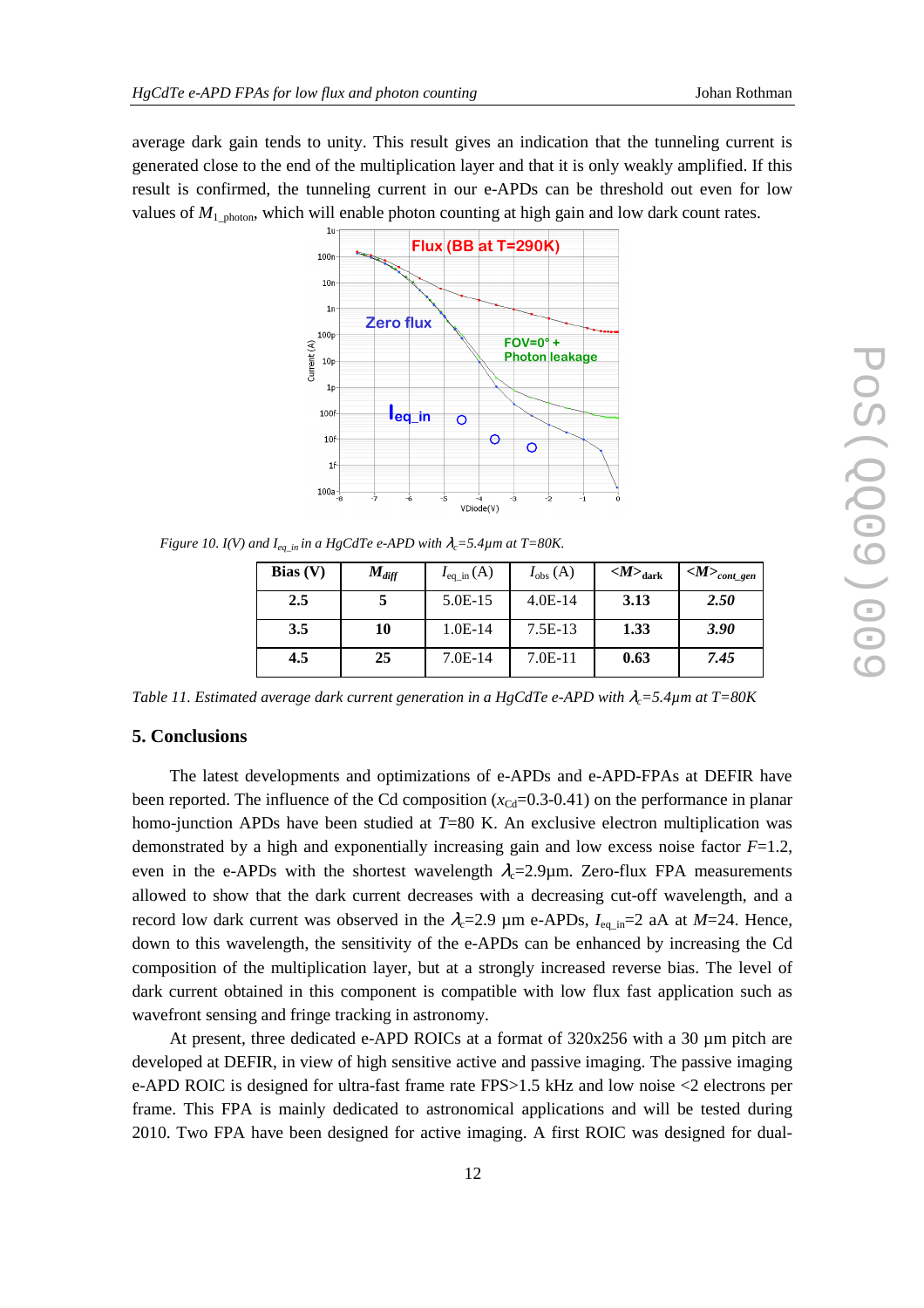mode passive and active 2D imaging, with integration times down to 100 ns. This ROIC have been used to characterize the performance of e-APD arrays with wavelengths ranging from  $\lambda_c$ =2.9-5.3µm. High performance operability >99% was observed at all wavelengths, with values exceeding 99.6% in cumulated operability of response (average +/-30%) and noise (average  $+/-50\%$ ) at gains  $M=10-70$ . Theses are the highest value observed so far in e-APD FPAs. In addition, the relative dispersion in gain was systematically lower than 10%.

The implications of the exclusive electrons multiplication in HgCdTe e-APDs for photon counting have been discussed in terms of timing resolution and dark event thresholding. The close to deterministic gain implies that the timing resolution is mainly limited be the collection by the multiplication layer of the electrons generated in the absorption layer. In a recent work, we have shown that if the collection can be accelerated by a built in field, for example due to a compositional gradient in the absorption layer, the timing jitter is below ∆*t*<100 ps. The low excess noise factor was shown to enable proportional photon counting and dark current thresholding. Dark current and noise measurements in a  $\lambda = 5.4\mu$ m e-APD at *T*=80K, have showed that the dark current can be reduced by thresholding at all biases. At high reverse bias, the dominating tunnelling current was found to be close to un-amplified, indicating that high speed and low dark count rate can be achieved at gain in HgCdTe e-APDs, even in the presence of strong tunnelling currents.

#### **Acknowledgments**

The authors which to thank the French MOD (DGA) for its support to the development of the next generation of HgCdTe FPAs at CEA-LETI/Minatec and Sofradir.

#### **References**

- [1] J.D. Beck, C.-F. Wan, M.A. Kinch, J.E. Robinson, *Proc. SPIE,* **4454**, 188 (2001)
- [2] J.D. Beck, C.-F. Wan, M.A. Kinch, J.E. Robinson, P. Mitra, R. Scrithfield, F. Ma, J. Campbell, *J. Electron. Mater.*, **35**,1166 (2006)
- [3] J.D. Beck, C.-F. Wan, M.A. Kinch, J.E. Robinson, P. Mitra, R. Scritchfield, F. Ma, J. Campbell, *Proc. SPIE,* **5564**, 44 (2004)
- [4] M.A. Kinch, J.D. Beck, C.-F. Wan, F. Ma, J. Campbell, *J. Electron. Mater.*, **33**, 630 (2004)
- [5] T. de Lyons, *et al*., *J. Cryst. Growth*, **201/202**, 980 (1999)
- [6] M. Vaidyanathan, *et al*., *2004 IEEE Aerospace Conference Proc*., 1776 (2004)
- [7] R. S. Hall, *et al*., Proc. of SPIE, **5783**, 412 (2005)
- [8] G. Perrais, J. Rothman, G. Destefanis, J. Baylet, P. Castelein, J.-P. Chamonal et P. Tribolet, SPIE Stockholm 2006.
- [9] M. B. Reine, J. W. Marciniec, K. K. Wong, T. Parodos, J. D. Mullarkey, P. A. Lamarre, S. P. Tobin and K. A. Gustavsen, *J. Electron. Mater.*, **36**, 1059 (2007)
- [10] I. Baker, S. Duncan and J. Copley, *Proc. SPIE*, **5406**, 133 (2004)